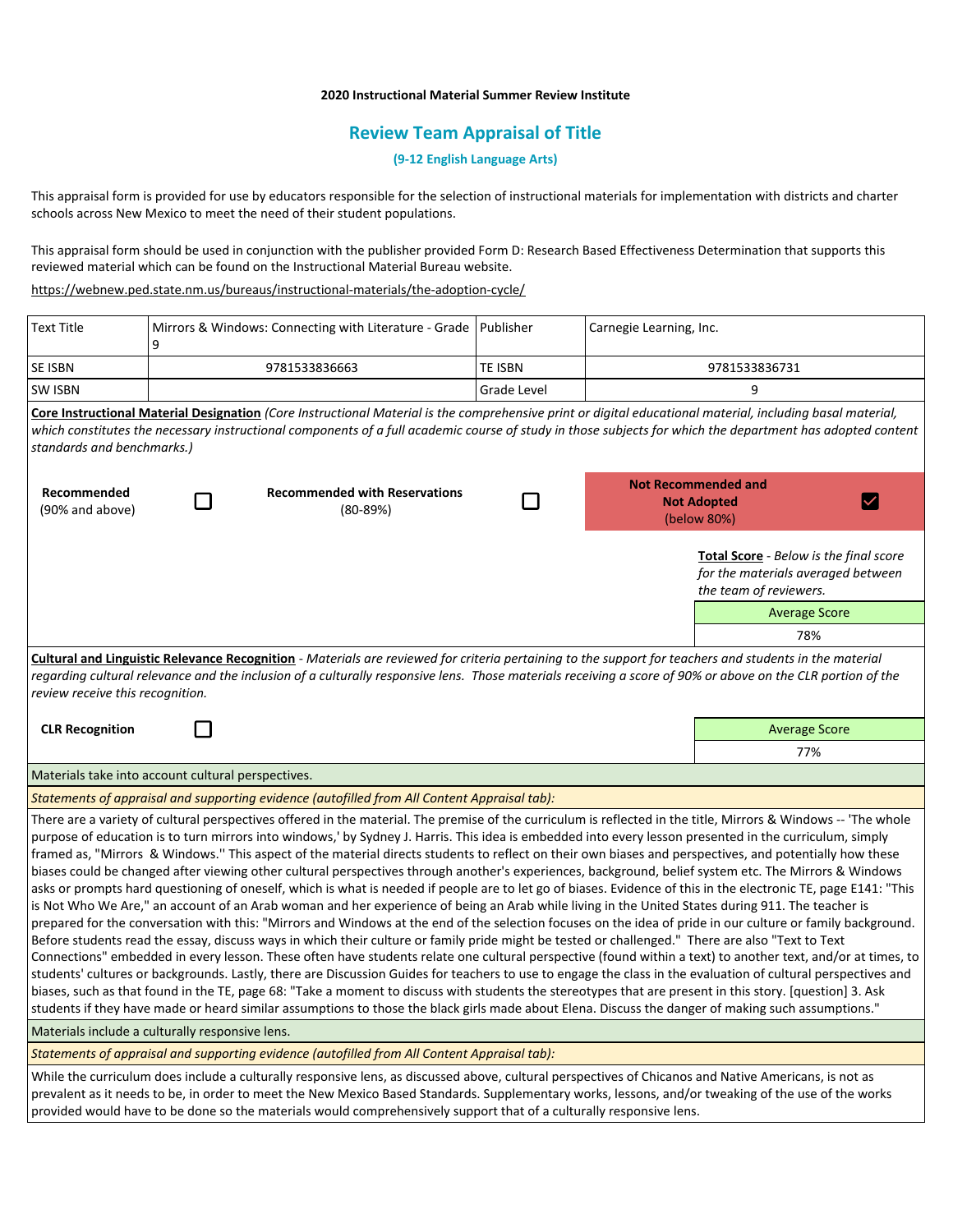**Standards Review** *- Materials are reviewed for alignment with the state adopted content standards, benchmarks and performance standards.*

Average Score

75%

Materials align with grade level standards overall.

*Statements of appraisal and supporting evidence:* 

Materials address ELA grade level standards at a bare minimum and slightly touch upon the New Mexico Standards. Language learning expectations are balanced across reading and writing skills but are skewed towards speaking skills with listening skills not being emphasized.

The Teacher Edition is in sync with the Student Edition and provides annotations, responses, and margin-notes to serve as instructional support for teachers. Teacher's Edition provides a full walkthrough of integrated standards in the form of guided, directed and independent reading models, crosscurricular connections, language skills, writing and speaking performance tasks, and assessment practice.

The print version is well-organized and includes diverse text selections with extended exposure made available through the digital interface. The digital interface is a repository containing supportive texts, activities, practice exercises, and assessments in the form of ebook titles such as: Unit & Selection Resources (separate booklets on: Fiction, Nonfiction, Poetry, Drama, Folk Literature), "Writing & Grammar", "Close Reading", "Vocab & Spelling", "Speaking & Listening", "Differentiated Instruction: ELLs", "Differentiated Instruction: Reading Strategies and Skills", and "Extension Activities". Unfortunately, these ebooks are not prominently cross-referenced in the main print version, making it burdensome for teachers to spend their planning hours in accessing these titles.

Similarly, materials provide supportive resources for differentiated instruction ranged across beginners/intermediate/advanced abilities. These include scaffolds (visual strategy, guided questions, organizers) to help culturally and linguistically diverse students, including ELLs and SLDs (students with specific learning difficulties). However, these resources are lean on providing explicit ideas on alternative assessment options. For example, in the ebook "Differentiated Instruction for ELLs" students work on text based questions focused on 'figures of speech' from the text "Inspector General" (p. 280-281) and in the ebook "Differentiated Instruction, Reading Strategies & Skills", students respond to guided questions and visualize poetic imagery using an organizer (p 25-27). This instructional content could be used for alternative assessment if teachers create their own scoring rubrics.

Materials align to reading standards.

*Statements of appraisal and supporting evidence:* 

Reading instruction, including texts, activities and assessments show the most explicit and logical alignment with the Reading standards. Text selections are varied in genres, themes, exposition styles, and periods. These are channelized towards thorough, meaningful reading instruction on textual analysis integrated with writing and speaking skills based on the five tiers of Anderson's Taxonomy (Remembering, Understanding, Applying, Analyzing, Evaluating, and Creating). The curriculum comes equipped with text-dependent activities, annotations, and margin-notes to help interact with the author's purpose, writing style, and the insightful themes rooted in the sociopolitical realities depicted by the texts. Students are provided guidance in identifying, citing, and supporting explicit and inferential textual evidence, for example in the poem, "Ballad of Birmingham" (TE/SE p. 223), 'Refer to Text/question 2a', students cite textual evidence for the child's reason to attend the Freedom March while 'Reason with Text/ question 3b' asks students to cite textual evidence from the news article "Birmingham bomb kills.....(TE/SE: p. 224)" to substantiate the violation of the mother's expectations (i.e. for her child to be safe in a Church). There are missed opportunities where the curriculum does not orient students to the domainspecific language upfront. For example, for the text titled "The Obligation to Endure" (TE/SE: p. 146) students are guided to find words and phrases with negative connotations that the author utilizes to impress on the readers the seriousness of environmental pollution (TE/SE: p. 152). However, the term 'rhetoric' is neither introduced nor used until the first instance of 'rhetorical' or 'rhetoric' on page 160 with reference to the analysis of Dr. Martin's speech.

Materials align to writing standards.

*Statements of appraisal and supporting evidence:*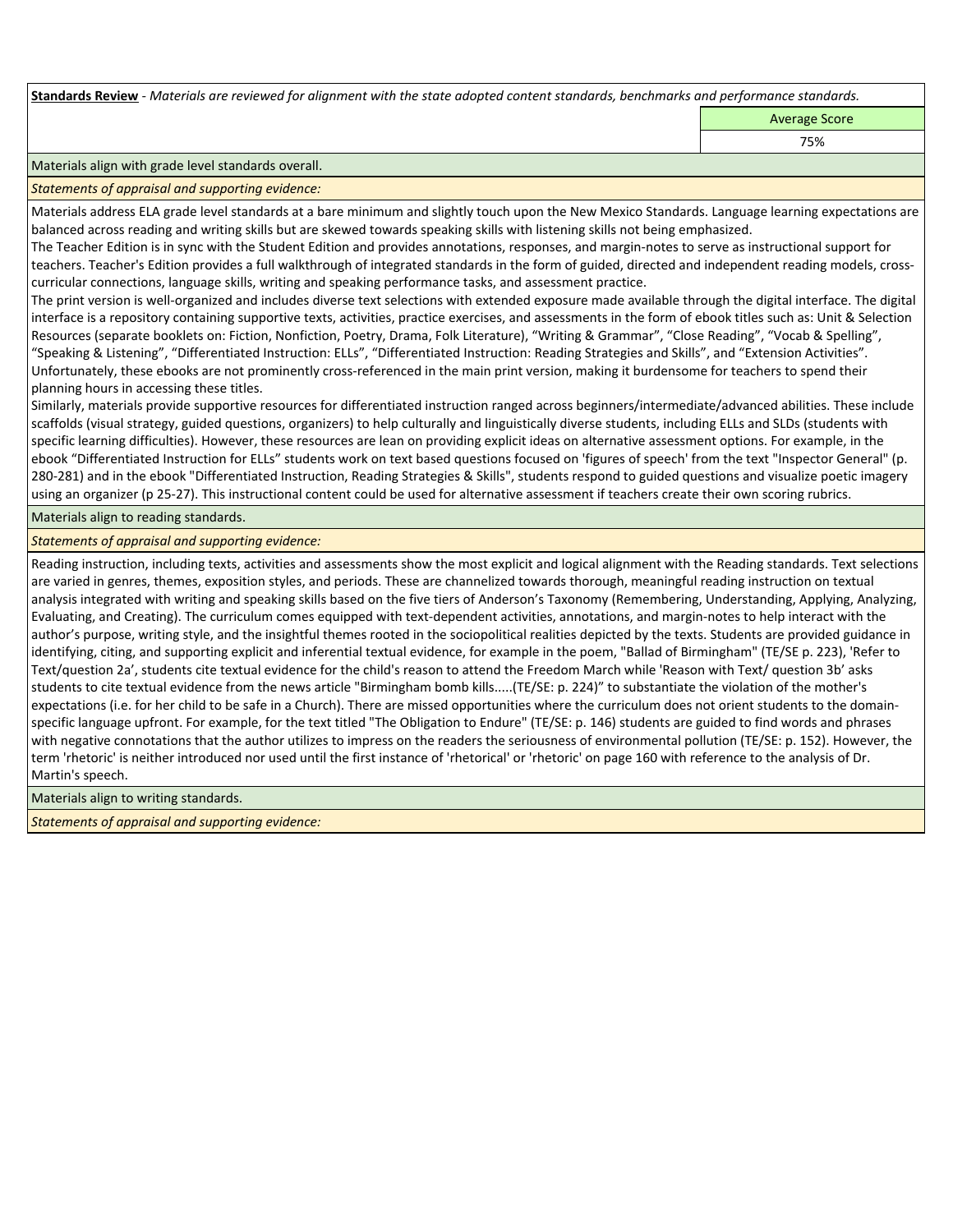Writing instruction is integrated with reading skills through activities based on the text selections. For example, a predictable learning loop for 'informational texts/informative writing' introduces students to informational texts and their types (articles, how-to writing, websites, and graphic aids) which is linked to the importance of recognizing bias and distinguishing fact from opinion (TE: E125). This is connected to types of argument (glittering generality, spin, stereotype, circular reasoning, loaded words, and bandwagon appeal) with examples and analyses (TE: E 126), after which students engage with a representative informational text titled, "History of Samara" followed by text dependent questions including a written comparison with a fable titled "Maugham's fable". This allowed better student motivation for writing.

Materials are focused on relatively conventional forms of writing (e.g. narrative, informative, and argumentative). For writing instruction, students are supported through the process of: Pre-write (select topic, gather information, organize ideas, evaluate model), Draft (introduction, body, conclusion) and Revise (evaluate, revise for content, organization and style). For example, the instructional support for argumentative writing includes the 'Pro and Con' chart (TE/SE: p. 193) which models how a topic could be based on 'Claims' (pro) and 'Counterclaims' (cons).

Assessment of content is aligned with specified standards through varied formative (questions, text-dependent tasks, multiple choice questions, reflective prompts, quick practice exercises, writing options, etc.) and summative assessments (End-of-Unit Test Practice Workshop, multiple choice questions, passage prompts, short essays, error identification and correction, group projects, etc.). These are available in the lessons within TE and SE and the ebook titled 'Assessment Guide'.

Moreover, the materials include a set of four scoring rubrics for teachers in the extended format of 'Google documents'. These rubrics are generic and do not assist teachers in interpreting student performance on the following writing genre: Informative Writing (missing factors include structural organization including introduction and conclusion), Narrative Writing (missing factors include: character development, dialogues, pacing, plotlines, etc.), Literary nonfiction/Argumentative Writing (missing factors include: claims, counterclaims, evidence, and reasoning).

### Materials align to speaking and listening standards.

## *Statements of appraisal and supporting evidence:*

Materials address the speaking and listening standards with a visible emphasis on the speaking aspect. The instructional activities and oral assessments for speaking and listening skills are integrated with reading activities and writing prompts based on the seed texts to provide studentpractice in making claims, posing counter claims, reasoning, and presenting ideas. The activities spread across varied grouping strategies such as paired discussions, small group discussions, and solo/group presentations. For example, students work with a partner or in a small group to use digital media for presenting a research on "how developing nations might benefit from the immediate effects of a pesticide/DDT" (TE/SE: p. 157). Another example is where students advertise a mock event by presenting a research-based poster on the life, accomplishments, and themes of a Misty Poet based on a poetic selection penned by one of China's lesser known 'Misty Poets' (TE/SE: p. 215). It is noteworthy that despite a relatively decent exposure to speaking and listening, there are no scoring rubrics for these skills.

Materials align to language standards.

### *Statements of appraisal and supporting evidence:*

Materials address the language standards quite comprehensively. Language instruction, particularly morphology, etymology, vocabulary development, and syntax feature in the lessons as explanations, models and practice tasks under exclusive sections subtitled "Word Knowledge" and "Language Conventions". Moreover, vocabulary lists precede each Unit in the Teacher's Edition. For example, the section titled 'Building Vocabulary' before each Unit contains comprehensive lists of: 'Preview Vocabulary' (Tier 1 words that are highlighted and defined in the side margin), 'Selection Words' (Tier 1 words that are challenging but not central to the text selection and are not focused in explicit instruction), 'Academic Vocabulary' (Tier 2 words that are used for instructional purpose), 'Key Terms' (Tier 3 words that are domain-specific, are repeated and cross-referenced and are included in the Teacher Edition). This is a recurring organization for each unit, presenting a predictable format to be used conveniently by teachers.

Materials align to New Mexico content standards for ELA.

### *Statements of appraisal and supporting evidence:*

Materials reflect New Mexico content standards but in a very limited manner. There are only a few text selections included in the print and digital formats written by Native American authors. For example, the poetic selections "Cold as Heaven" by Ortiz and "Gentle Communion" by Mora (p. 216) illustrate the cultural realities and relationships experienced by immigrant families of Native Americans and "Poetry" by the Nobel laureate Pablo Neruda (E 169) helps students discuss social and political struggle through the lens of a Native American's social experiences. These text selections interweave the themes critical to the Native American identity; however, they limit student's exposure to actual Hispanic and Native American literary characteristics, stylistics, and syntax captured in the oral and literary tradition of NM.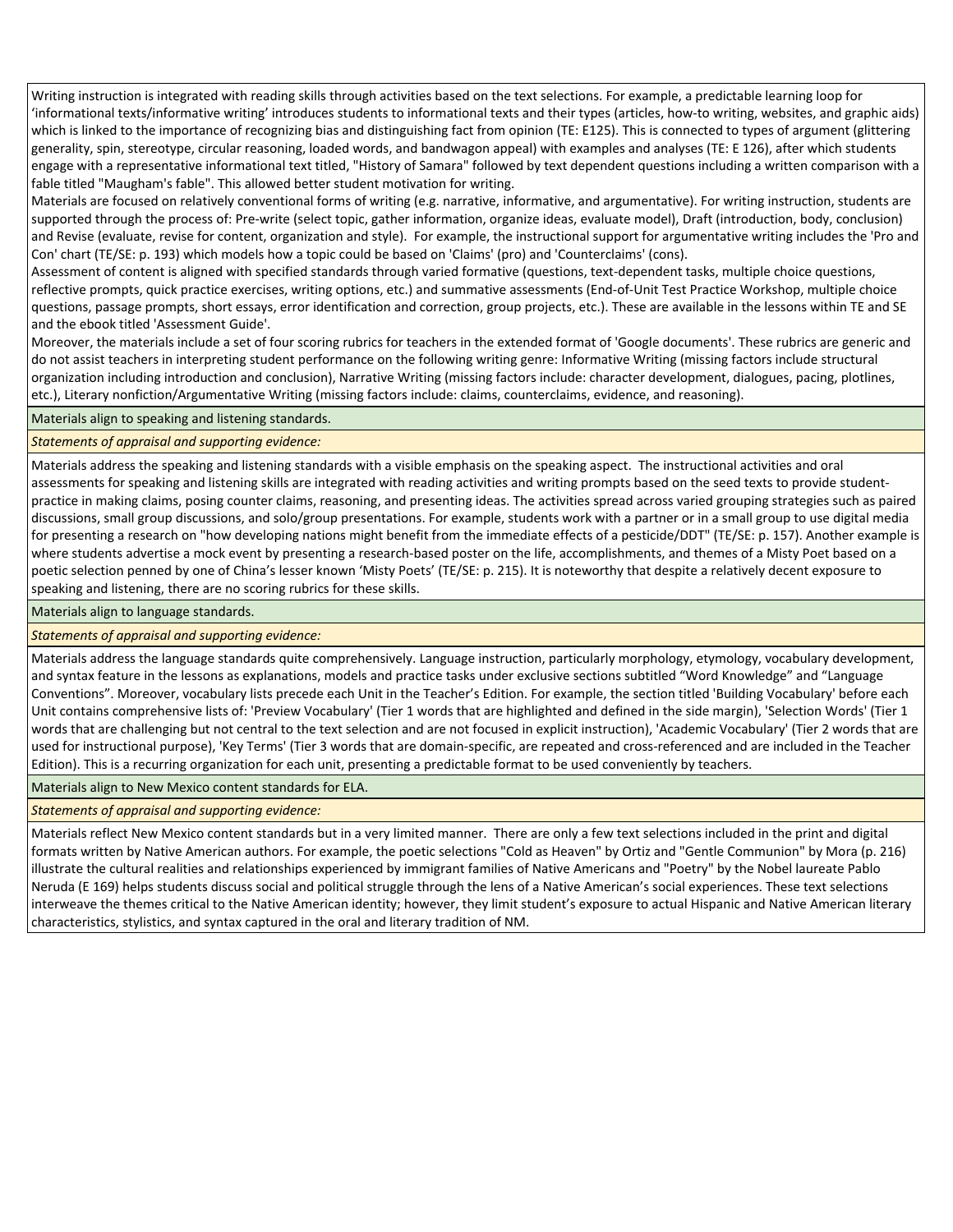**ELA Content Review** *- Materials are reviewed for relevant criteria pertaining to the support for teachers and students in the specific content area reviewed.*

Average Score

93%

Materials provide a selection and range of high-quality texts worthy of students' time and attention, exhibiting exceptional craft and thought and/or providing useful information.

*Statements of appraisal and supporting evidence:* 

The materials do provide a range of high-quality texts. There are strong examples of Hispanic and Native American oral and written works found in both the print format, and via the electronic format that is included with the curriculum. There are a variety of genres such as memoirs, speeches, biographies, poems, short-stories, journals, graphic stories and essays for students to engage in. Not all of the works are considered to be the usual traditional texts, as the publisher integrates a variety of eras and perspectives from more modern authors or translations of "old" texts. Examples of some of the texts are the following: *Trapped New Orleans Pets Still Being Rescued,* by Laura Parker and Anita Manning; " American History," by Judith Ortiz Cofer; "AHA Moment," by Julia Alvarez,; "The Gift of the Magi," by O. Henry; "Only Daughter," by Sandra Cisneros; "Gentle Communion," by Pat Mora; and "The Censors," by Luisa Valenzuela. Since many of the text options are more modern and culturally diverse, they will be worthy of students' time and attention.

Questions in the materials are high-quality text-dependent and text-specific questions. The overwhelming majority of these questions are text-specific and draw student attention to the particulars in the text.

*Statements of appraisal and supporting evidence:* 

There are text-dependent and text-specific questions for each lesson in the "Refer to Text/Reason with Text," feature sections. ,The questions are categorized by "Understand (find meaning), Apply (use information), Analyze (take things apart), Evaluate (make judgements) and Create (bring ideas together). While the questions do spark critical thinking, they do not specify for students to use textual evidence from the text to support their reasoning. The other types of text-dependent questions are those prompted by the teacher "Discussion Question" sections, those found in the "Extend The Text" sections after each reading, and some of the "Mirrors & Windows" prompts.

Materials provide scaffolding and supports to enable students' learning of English language arts.

*Statements of appraisal and supporting evidence:* 

The materials provide supportive resources for differentiated instruction that include scaffolds (visual strategy, guided questions, organizers) to help culturally and linguistically diverse students including ELLs and SLDs (students with specific learning difficulties). However, these resources all lean on providing explicit ideas on alternative assessment options. For example, in the ebook Differentiated Instruction for ELLS, students work on text based questions focused on "figures of speech" from the text, "Inspector General" (p. 280-281). In the ebook "Differentiated Instruction, Reading Strategies & Skills," students respond to guided questions and visualize poetic imagery using a graphic organizer (p 25-27). The instructional content integrated with support could be harnessed for alternative assessments if a teacher chose to go that route. Teachers will need to create their own scoring rubrics because the ones provided are not adequately aligned to the CCSS. There is some scaffolding for the Close Reading, but the material lacks models for students to use as an anchor. Many of the "Extend the Text" activities give students a choice in how to respond, which speaks to generating student interest.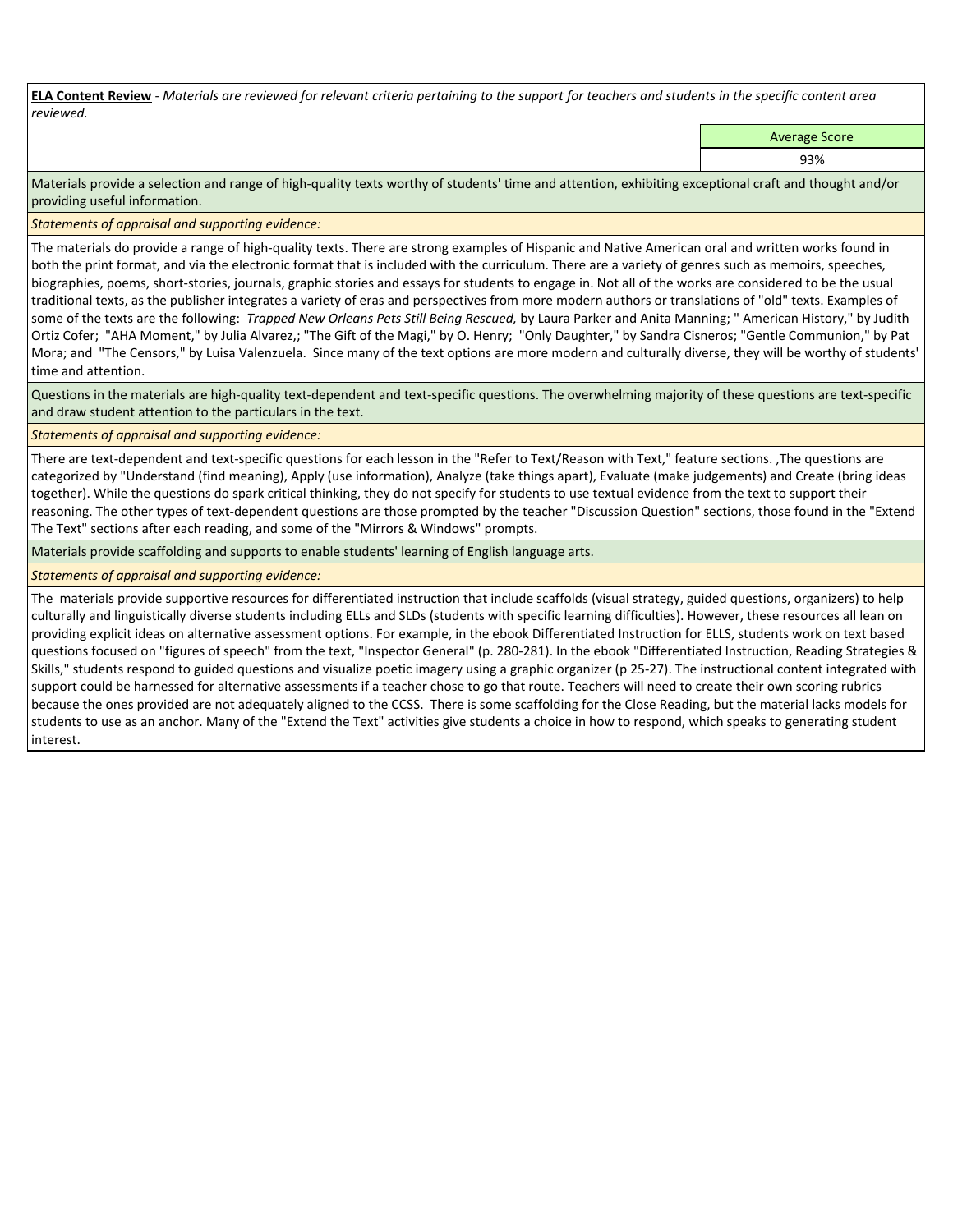**All Content Review** *- Materials are reviewed for relevant criteria pertaining to the support for teachers and students in the material regarding the progression of the standards, lesson structure, pacing, assessment, individual learners and cultural relevance.*

Average Score

81%

Materials are coherent and consistent with the high school standards that all students should study in order to be college and career ready.

## *Statements of appraisal and supporting evidence:*

Materials appear to be consistent with ninth grade high school ELA standards, however, the standards are not attached to any of the physical materials/lessons in the TE or SE, nor are they easy to access on the digital platform that accompanies the materials. This poses a potential problem for teachers who are new to the grade level, or to the content area, as it takes experience before one could read a lesson and know exactly which CCSS a lesson is addressing. Consistently the team noted that the NM Based Standards were not utilized even though there are diverse multicultural works interspersed into the curriculum. The most beautiful aspect of Carnegie's Mirrors & Windows curriculum is the, "Mirrors & Windows'' discussion pieces accompanying each lesson. These provide students an invaluable opportunity to reflect on personal biases, and turn the egocentric perspective into a broad world view, thus, preparing them to be open minded, critical thinkers, who have the potential to positively impact global society. The critical thinking expectations set out in the curriculum alone, will prepare students for college and a career, in that, they will encounter many belief systems and types of people.

Materials are well designed and take into account effective lesson structure and pacing.

### *Statements of appraisal and supporting evidence:*

The physical materials are adequately designed in regard to their pacing and structure, as designated in the TE's Scope and Sequence provided for each unit. The issue with the lesson planning structure is that the electronic platforms for the digital materials are cumbersome at best, and require an extraordinary amount of time to navigate through in order for teachers to preview the "E" lessons students need to engage in. The E Lessons/readings are an essential component of the curriculum, as they are exceptionally designed to meet the overarching theme(s) of each unit. Opting out of using them is not a viable option, since the CCSS being addressed in each lesson are not indicated anywhere in the physical planning structures. Hence, in doing so, students could potentially miss the opportunity for mastery of grade level requirements.

Materials support teacher planning, learning, and understanding of the standards.

### *Statements of appraisal and supporting evidence:*

As noted above, there is no designated mention, discussion of, or even a listing of the Standards available for teachers to easily reference for planning and/or to gain a deeper understanding of how the standards are used and met within the curriculum. There is a function in the digital platform where a teacher could look up a standard and see which page numbers are associated with a given individual standard. However, the practicality of going Standard by Standard and viewing each page for which they are listed, and then having to scan the page, find the aspect of the lesson that addresses the standard, then preview the lesson to see if the standard is fully met, would take a master teacher days to do. The NM.B9.1 was not found at all in the digital listing of standards, and several of the citations provided by the publisher for the NMBS were incorrect. Without the explicit listing of standards per each lesson or unit, it is difficult to fully inform instruction and monitor student progress. In accordance with state statutes, teachers are required by law to implement a curriculum that is aligned to the grade level CCSS being taught (NMAC 6.29.13.10 for grades 9-12). This is a gross oversight in the design of the curriculum.

Materials offer teachers resources and tools to collect ongoing data about student progress on the standards.

*Statements of appraisal and supporting evidence:*

There are no formal tools provided within the curriculum that can be used to collect data and track student progress related directly to the ELA CCSS, nor the NMBS.

Materials support effective use of technology to enhance student learning. Digital materials are accessible and available in multiple platforms.

### *Statements of appraisal and supporting evidence:*

The materials do support the effective use of technology to enhance student learning. EReading Selections with adjoining lessons, tools for annotation, audio support for the texts designated for whole class learning, an online library for independent reading, and a grammar handbook, are provided for the enhancement of learning. Assessments and lessons can be done online if the teacher has assigned them to students. It appears that students can access many of the materials online via phone, tablet, or laptop. There are links to additional online resources for students to access if need be.

Materials can be easily customized for individual learners.

*Statements of appraisal and supporting evidence:* 

The digital materials can be customized for individual learners in that they provide a generous number of differentiated instructional activities and strategies that include scaffolds (visual strategy, guided questions, organizers) to support the learning needs of all students. There are separate ebooklets on differentiated instruction, reading strategies and skills and extension activities. The differntiation found in the physical TE does provide some differentiation options for Enrichment, Struggling Readers, EL, and provides multiple modality options to support, visual, kinesthtic and auditory learners.

Materials give all students extensive opportunities and support to explore key concepts.

*Statements of appraisal and supporting evidence:*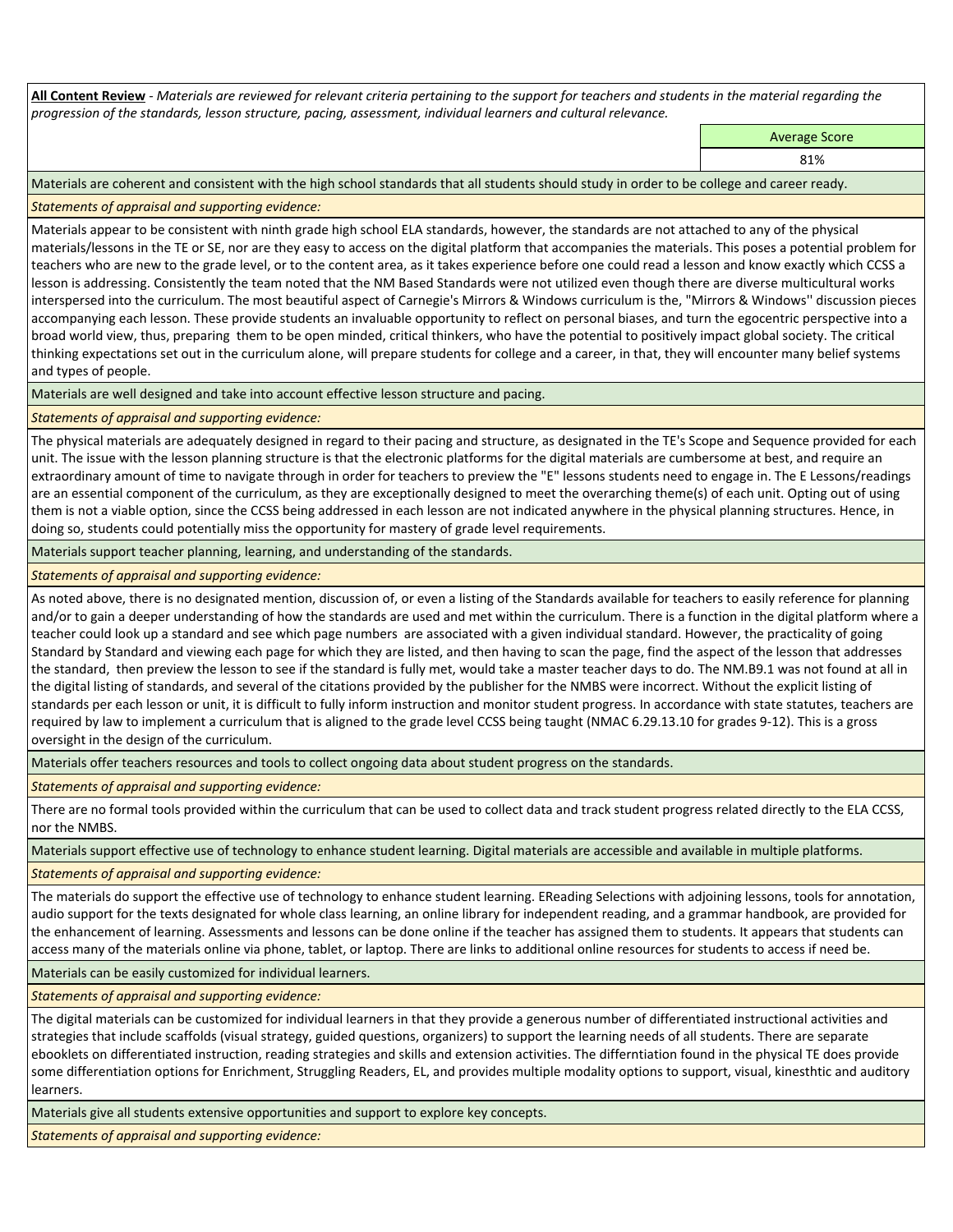The curriculum includes differentiated instructional activities that support: multiple modalities (auditory, kinesthetic, and visual), enrichment, ELL, and struggling readers. There are extensive learning opportunities for the general populous of students -- these include the "Text to Text Connections," "Mirrors & Windows" prompts, and, the "Extending The Text" activities and lessons. The assumption is made that all students can learn at or above proficiency. Scaffolding is provided where the publisher has deemed it necessary, but can be added at any point in the curriculum if the teacher wishes to do so.

Materials take into account cultural perspectives.

*Statements of appraisal and supporting evidence:*

There are a variety of cultural perspectives offered in the material. The premise of the curriculum is reflected in the title, *Mirrors & Windows* -- 'The whole purpose of education is to turn mirrors into windows,' by Sydney J. Harris. This idea is embedded into every lesson presented in the curriculum, simply framed as, "Mirrors & Windows.'' This aspect of the material directs students to reflect on their own biases and perspectives, and potentially how these biases could be changed after viewing other cultural perspectives through another's experiences, background, belief system etc. The Mirrors & Windows asks or prompts hard questioning of oneself, which is what is needed if people are to let go of biases. Evidence of this in the electronic TE, page E141: "This is Not Who We Are," an account of an Arab woman and her experience of being an Arab while living in the United States during 911. The teacher is prepared for the conversation with this: "Mirrors and Windows at the end of the selection focuses on the idea of pride in our culture or family background. Before students read the essay, discuss ways in which their culture or family pride might be tested or challenged." There are also "Text to Text Connections" embedded in every lesson. These often have students relate one cultural perspective (found within a text) to another text, and/or at times, to students' cultures or backgrounds. Lastly, there are Discussion Guides for teachers to use to engage the class in the evaluation of cultural perspectives and biases, such as that found in the TE, page 68: "Take a moment to discuss with students the stereotypes that are present in this story. [question] 3. Ask students if they have made or heard similar assumptions to those the black girls made about Elena. Discuss the danger of making such assumptions."

Materials include a culturally responsive lens.

*Statements of appraisal and supporting evidence:*

While the curriculum does include a culturally responsive lens, as discussed above, cultural perspectives of Chicanos and Native Americans, is not as prevalent as it needs to be, in order to meet the New Mexico Based Standards. Supplementary works, lessons, and/or tweaking of the use of the works provided would have to be done so the materials would comprehensively support that of a culturally responsive lens.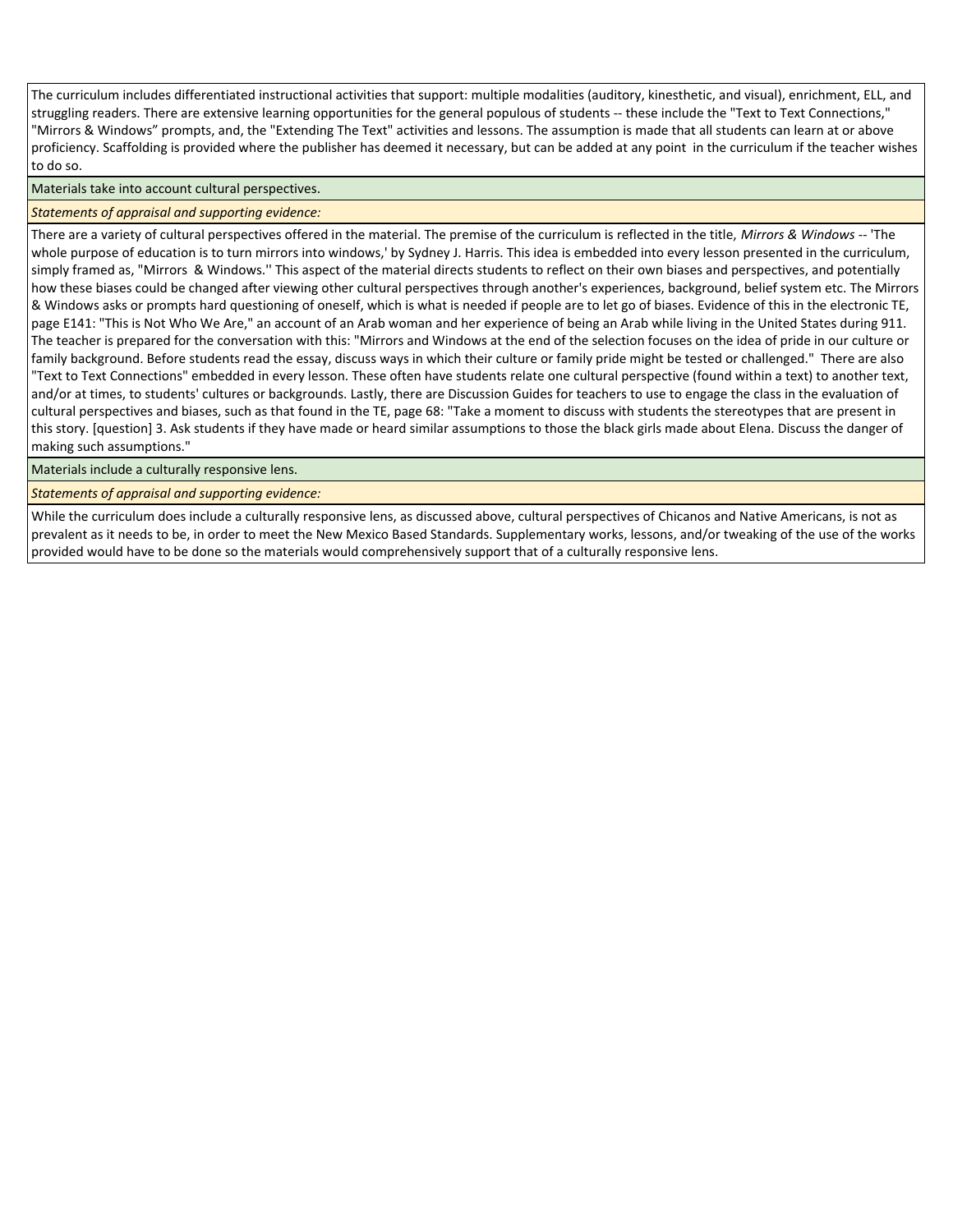**Reviewers' Professional Summation** *- These materials are reviewed by Level II and Level III educators from across New Mexico. The reviewers have brought their knowledge, experience and expertise into the review of these materials. They offer here their individual summary of the material as a whole.*

#### Reviewer #: 4

#### *Background and experience:*

I have taught ELA at the secondary level for 21 years, including grades 8-12. I have taught Advanced Placement English Language for 18 of those years and have been a Reader for the AP English Language exam for the College Board for the past 11 years. I have also taught AP English Literature for three years.

#### *Professional summary of material:*

I enjoyed the variety of selections in this title but felt the publisher did not include teacher-friendly support. For example, there is no explicit listing or correlating of standards on either the Scope & Sequence or individual lessons. There are a variety of online resources, but the interface is clunky. Many student instructions are vague and/or unsupported (like "write a conclusion" without explaining how a strong conclusion is put together). The writing rubrics are generic as to be meaningless. Student questions are sometimes general, and don't regularly require students to support their answers with evidence. Overall, it's a nice collection of material with inadequate structure and support.

#### Reviewer #: 5

### *Background and experience:*

I have taught high school English for the past 26 years. I have experience in teaching all levels of high school ELA; however, the majority of the 26 years has been teaching 9th and 10th grade English including Pre AP English 9. I taught on the Navajo Reservation for 12 years which created an awareness of the importance of culturally relevant materials in our New Mexico classrooms. Currently I am a literacy coach for our entire district.

#### *Professional summary of material:*

This material contains an selection of literature suited for ninth grade ELA. However, it lacks aligning any of the material to the Common Core State Standards. As an English teacher, one would strive to align lessons, activities and standards to ensure college and career readiness. This material is extremely difficult for teachers to utilize and be able to create lessons structured for standards-based learning. In addition, it is challenging to assess student learning due to the lack of assessments connected to the CCSS. Tasks are not rigorous or suited for differentiation for gifted students.

#### Reviewer #: 6

#### *Background and experience:*

I am a Level II licensed teacher with TESOL endorsement. I have been teaching ELA for 10 years. I have been a member of the committee responsible for creating ELA writing prompts for the New Mexico standards-based assessment.

### *Professional summary of material:*

The material in general has reading selections both in print and e-selections that are on par with the grade level standards. They vary from anthology of the classics to modern literature alongside the categorized activities suggested for each reading selection. It gives teachers the agency to modify the lessons. However, since the standards are not explicitly stated on the material, it takes time for teachers to identify which suggested activities suit a particular standard. The online tools for close reading help in student engagement. There are available activities for speaking and listening, too, although they need more specific instructions with guided rubrics. In terms of writing, there is a need for in-depth lessons for the use of disciplinespecific style manuals and identifying/integrating credible sources in student writing activities. In summary, the material has varied and engaging selections and activities, but the structure can be improved to be teacher-friendly, and to be more rigorous in advancing student growth.

#### Reviewer #: 48

#### *Background and experience:*

Ph.D. Education Sciences (USA), Masters in Educational Research (UK), Masters in English Linguistics (UK) Level 3 NM License, Instructional Leader (endorsements: ELA, Reading, Educational Tech Coordinator) Experience:

2 yrs- High School ELA Grade 12

2yrs- Project Head, Educational Research

6 yrs- University Faculty ELA Pedagogy

*Professional summary of material:*